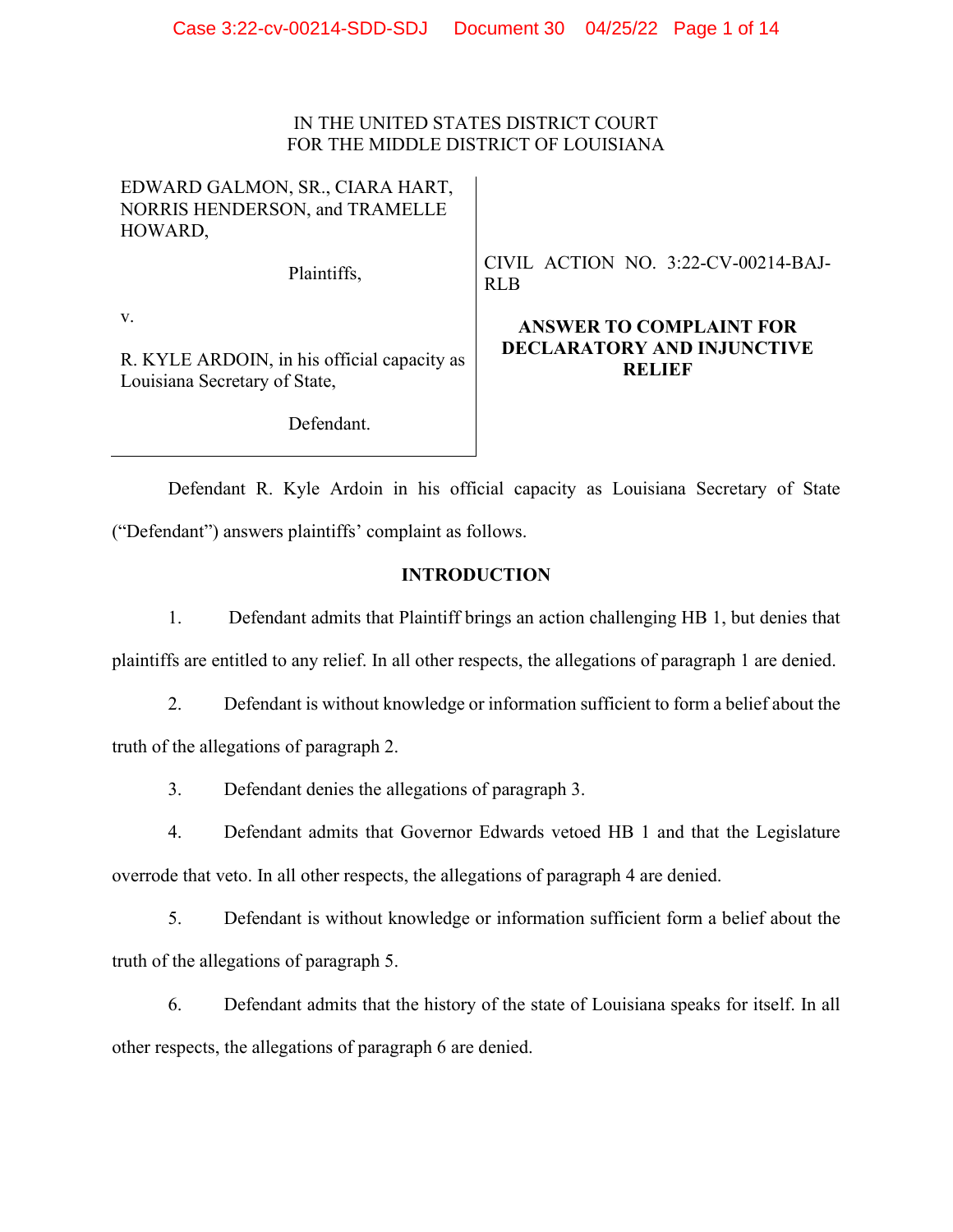7. Defendant admits that plaintiffs seek the relief enumerated in paragraph 7, but deny that plaintiffs are entitled to any relief. In all other respects, the allegations of paragraph 7 are denied.

## **"JURISDICTION AND VENUE"**

8. Defendant admits the allegations of paragraph 8.

9. Defendant admits the allegations of paragraph 9.

10. Defendant admits that the Court has the authority to grant declaratory and injunctive relief, but denies that plaintiffs' claims warrant such relief. In all other respects, the allegations of paragraph 10 are denied.

#### **"PARTIES"**

11. Defendant denies that the congressional district plan dilutes the voting power of black voters. In all other respects, Defendant is without knowledge or information sufficient form a belief about the truth of the allegations of paragraph 11.

12. Defendant denies that the congressional district plan dilutes the voting power of black voters. In all other respects, Defendant is without knowledge or information sufficient form a belief about the truth of the allegations of paragraph 12.

13. Defendant admits that if Plaintiff Henderson can elect his candidate of choice in his congressional district, as currently alleged, that he lacks standing because he is not harmed. In all other respects, Defendant is without knowledge or information sufficient form a belief about the truth of the allegations of paragraph 13.

14. Defendant admits that if Plaintiff Howard can elect his candidate of choice in his congressional district, as currently alleged, that he lacks standing because he is not harmed. In all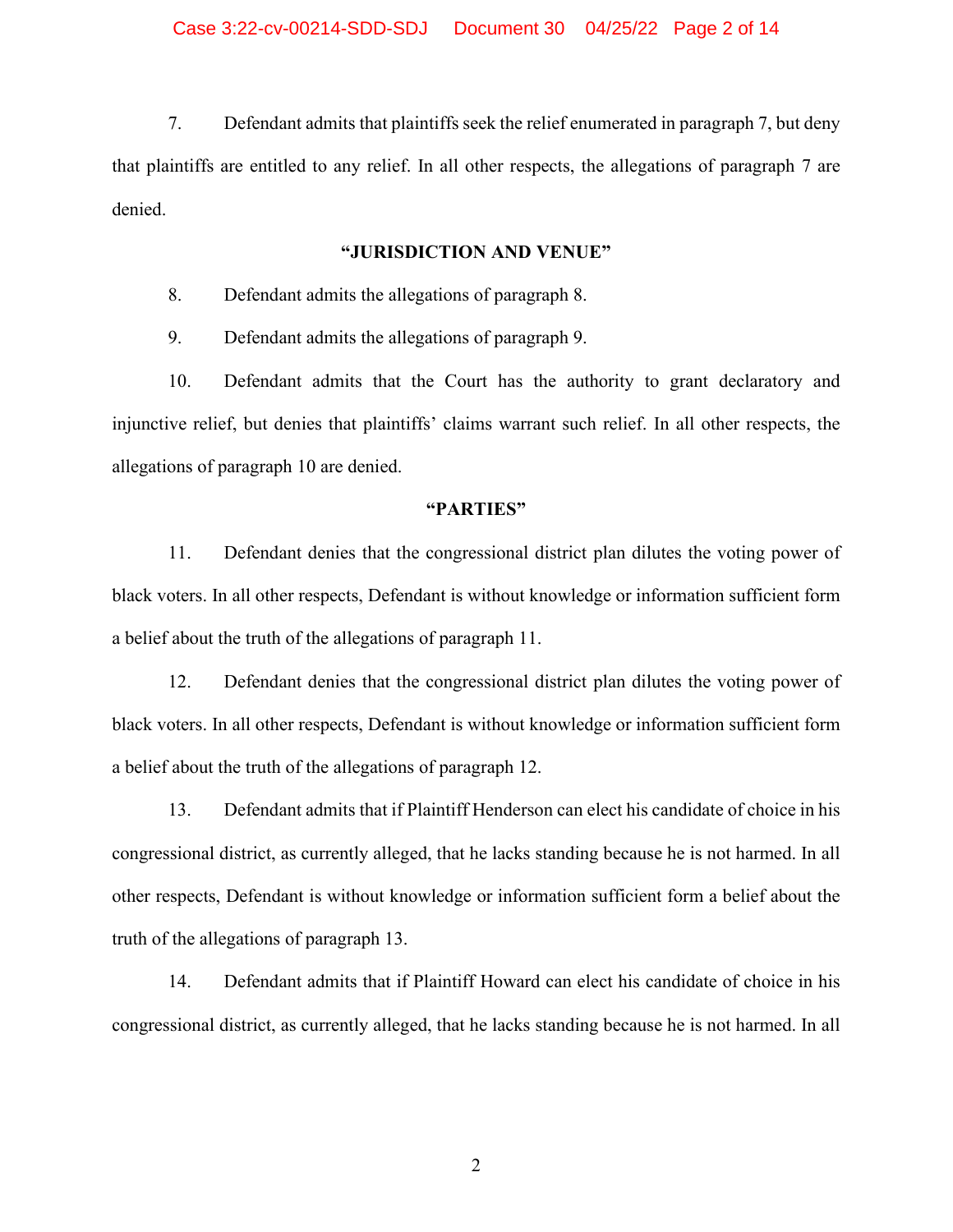#### Case 3:22-cv-00214-SDD-SDJ Document 30 04/25/22 Page 3 of 14

other respects, Defendant is without knowledge or information sufficient form a belief about the truth of the allegations of paragraph 14.

15. Defendant admits that he is the secretary of State of Louisiana and that the cited statute and case speak for themselves. In all other respects, the allegations of paragraph 15 are denied.

## **"LEGAL BACKGROUND"**

16. Defendant admits that Section 2 speaks for itself. In all other respects, the allegations of paragraph 16 are denied.

17. Defendant admits that Section 2 speaks for itself. In all other respects, the allegations of paragraph 17 are denied.

18. Defendant admits that the cited case speaks for itself. In all other respects, the allegations of paragraph 18 are denied.

19. Defendant admits that the cited case speaks for itself. In all other respects, the allegations of paragraph 19 are denied.

20. Defendant admits that Section 2 speaks for itself. In all other respects, the allegations of paragraph 20 are denied.

21. Defendant admits that the U.S. Senate report accompanying the 1982 amendments to the Voting Rights act and the cited cases speak for themselves. In all other respects, the allegations of paragraph 21 are denied.

22. Defendant admits that the cited cases speak for themselves. In all other respects, the allegations of paragraph 22 are denied.

## **"FACTUAL ALLEGATIONS"**

## **"I. Louisiana's 2011 Congressional Redistricting"**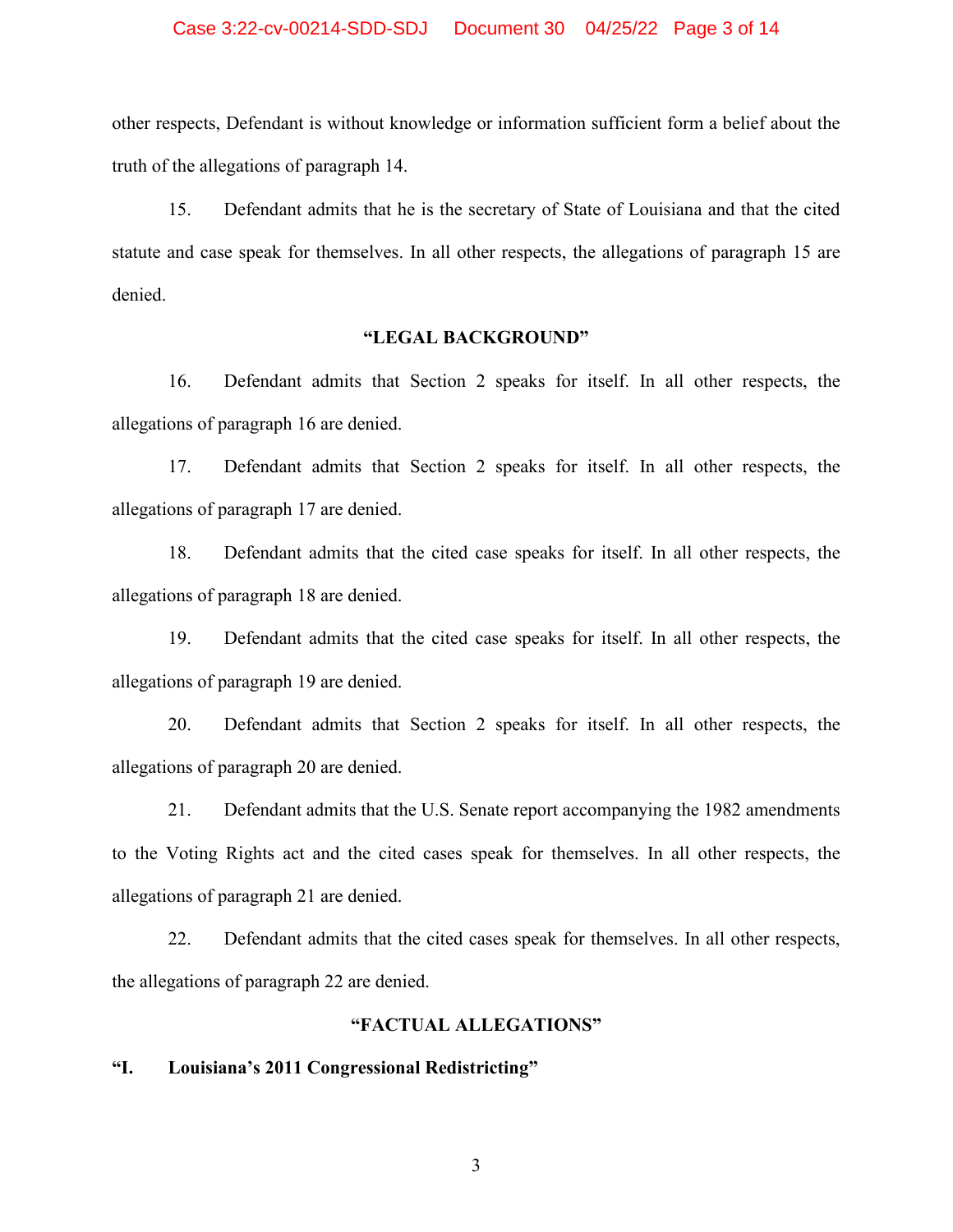### Case 3:22-cv-00214-SDD-SDJ Document 30 04/25/22 Page 4 of 14

23. Defendant admits that Louisiana Revised Statute 18:1276.1 and the legislative history regarding the passage of the same speaks for itself. In all other respects, the allegations of paragraph 23 are denied.

24. Defendant is without knowledge or information sufficient form a belief about the truth of the allegations of paragraph 24.

25. Defendant is without knowledge or information sufficient form a belief about the truth of the allegations of paragraph 25.

26. Defendant is without knowledge or information sufficient form a belief about the truth of the allegations of paragraph 26.

27. Defendant is without knowledge or information sufficient form a belief about the truth of the allegations of paragraph 27.

#### **"II. The 2020 Census"**

28. Defendant admits that the 2020 and 2010 census results speak for themselves. In all other respects, the allegations of paragraph 28 are denied.

29. Defendant admits that the 2020 and 2010 census results speak for themselves. In all other respects, the allegations of paragraph 29 are denied.

## **"III. Louisiana's 2022 Congressional Redistricting"**

30. Defendant admits that the comments in the referenced public meeting speak for themselves. In all other respects, the allegations of paragraph 30 are denied.

31. Defendant admits that Louisianians were given opportunities to provide public comment on the redistricting process. Defendant further admits that the uncited article from *The Advocate,* speaks for itself. In all other respects, the allegations of paragraph 31 are denied.

32. Defendant admits the allegations of paragraph 32.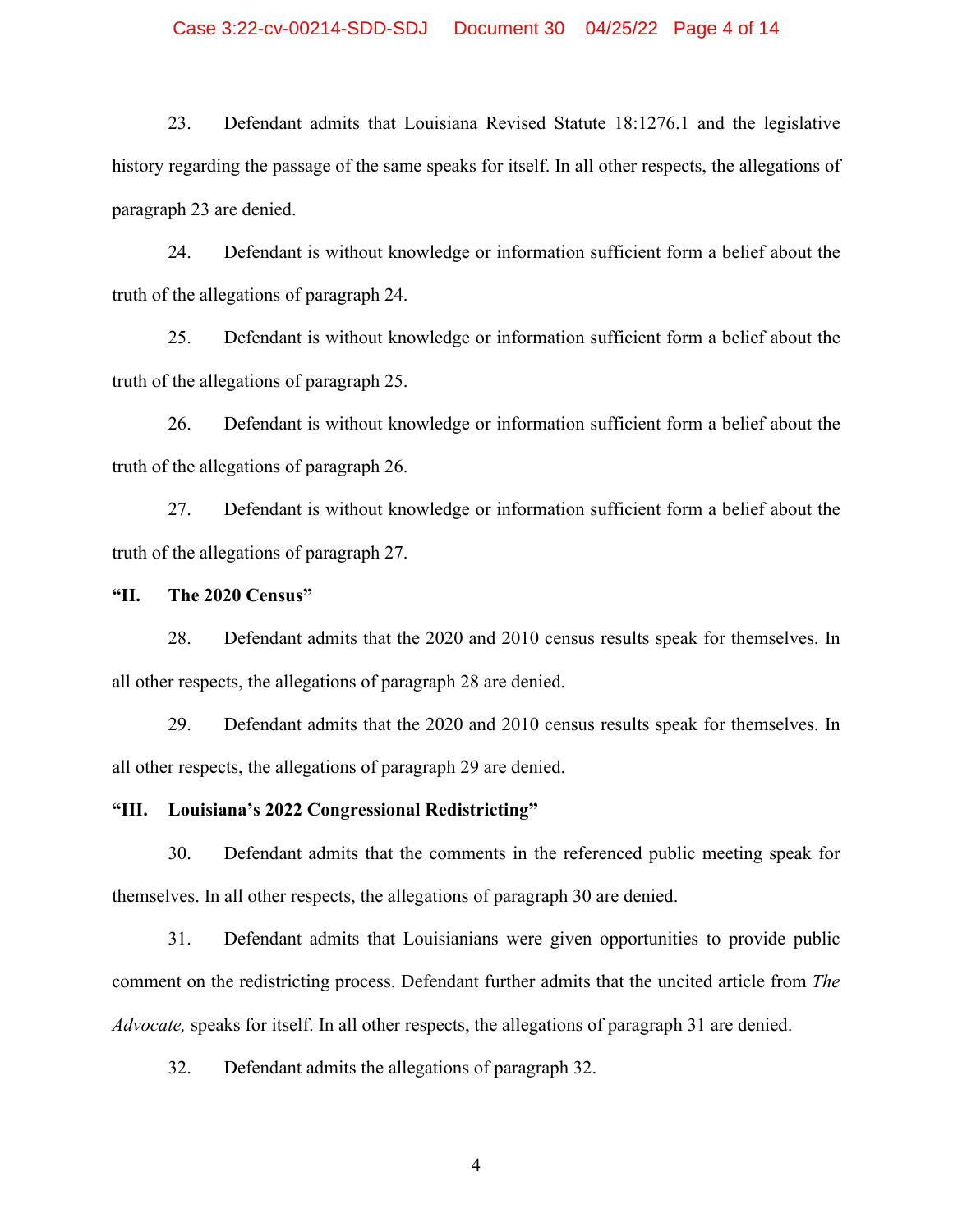#### Case 3:22-cv-00214-SDD-SDJ Document 30 04/25/22 Page 5 of 14

33. Defendant admits that the House passed HB 1 on February 11, 2022. In all other respects, Defendant is without knowledge or information sufficient form a belief about the truth of the allegations of paragraph 33.

34. Defendant admits that the cited testimony and proposals speak for themselves. In all other respects, Defendant is without knowledge or information sufficient form a belief about the truth of the allegations of paragraph 34.

35. Defendant is without knowledge or information sufficient form a belief about the truth of the allegations of paragraph 35.

36. Defendant is without knowledge or information sufficient form a belief about the truth of the allegations of paragraph 36.

37. Defendant admits that HB 1 was passed by the House on February 18 and the SB 5 was passed by the Senate on February 18. In all other respects, Defendant is without knowledge or information sufficient form a belief about the truth of the allegations of paragraph 37.

38. Defendant admits that Governor Edwards comments and his veto message speak for themselves. In all other respects, the allegations of paragraph 38 are denied.

39. Defendant admits that the Legislature overrode the veto of HB 1 on March 30, 2022. In all other respects, the allegations of paragraph 39 are denied.

## **"IV. Louisiana's New Congressional Plan"**

40. Defendant is without knowledge or information sufficient form a belief about the truth of the allegations of paragraph 40.

41. Defendant is without knowledge or information sufficient form a belief about the truth of the allegations of paragraph 41.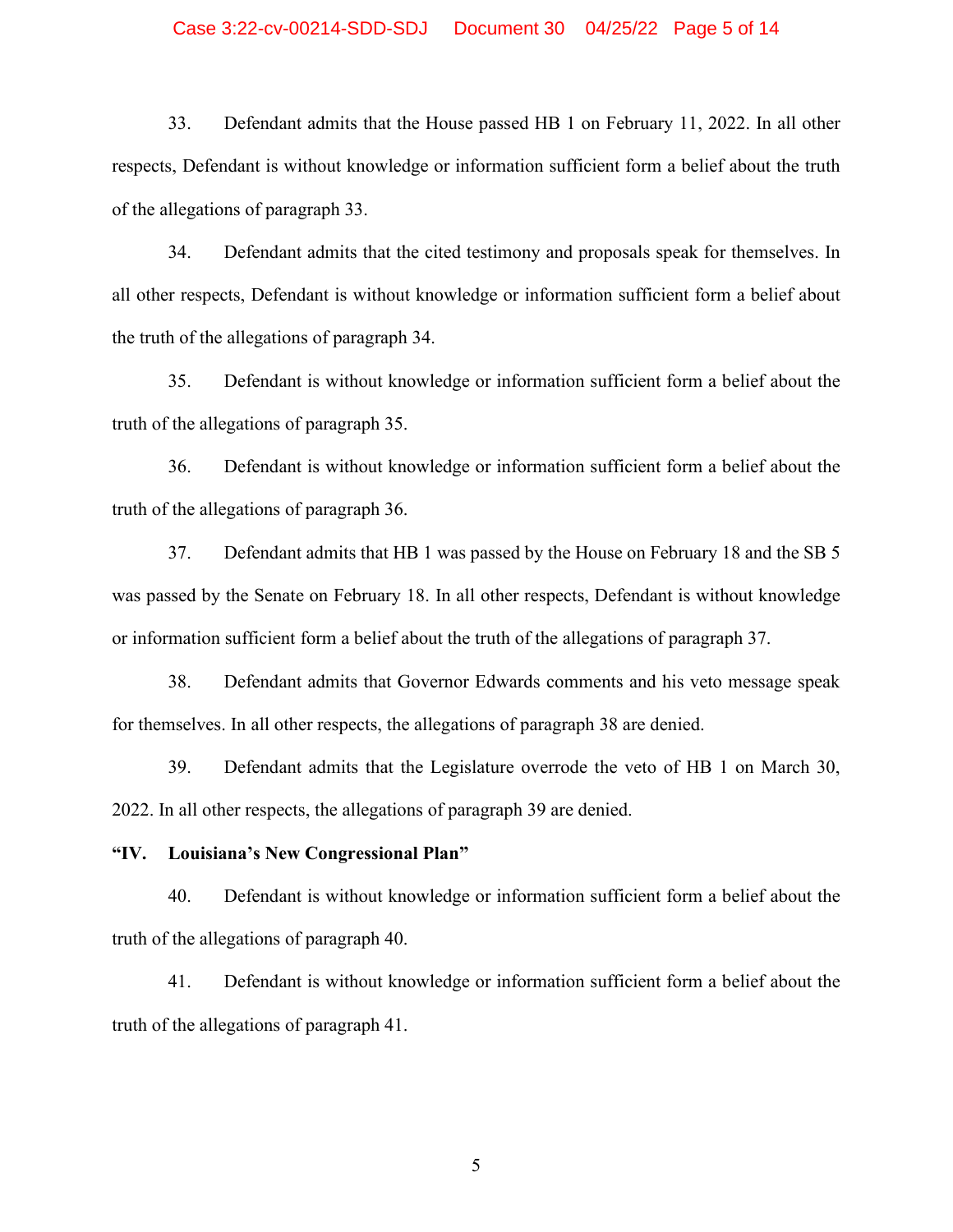#### Case 3:22-cv-00214-SDD-SDJ Document 30 04/25/22 Page 6 of 14

42. Defendant is without knowledge or information sufficient form a belief about the truth of the allegations of paragraph 42.

43. Defendant is without knowledge or information sufficient form a belief about the truth of the allegations of paragraph 43.

## **"V. Racial Polarization in Louisiana"**

44. Defendant admits that the cited cases speak for themselves. In all other respects, Defendant is without knowledge or information sufficient form a belief about the truth of the allegations of paragraph 44.

45. Defendant is without knowledge or information sufficient form a belief about the truth of the allegations of paragraph 45.

46. Defendant is without knowledge or information sufficient form a belief about the truth of the allegations of paragraph 46.

47. Defendant is without knowledge or information sufficient form a belief about the truth of the allegations of paragraph 47.

48. Defendant admits that the uncited New York Times article speaks for itself. In all other respects, Defendant is without knowledge or information sufficient form a belief about the truth of the allegations of paragraph 48.

49. Defendant is without knowledge or information sufficient form a belief about the truth of the allegations of paragraph 49.

## **"VI. Voting-Related Racial Discrimination in Louisiana"**

50. Defendant admits that the history of Louisiana and the cited case speak for themselves. In all other respects, the allegations of paragraph 50 are denied.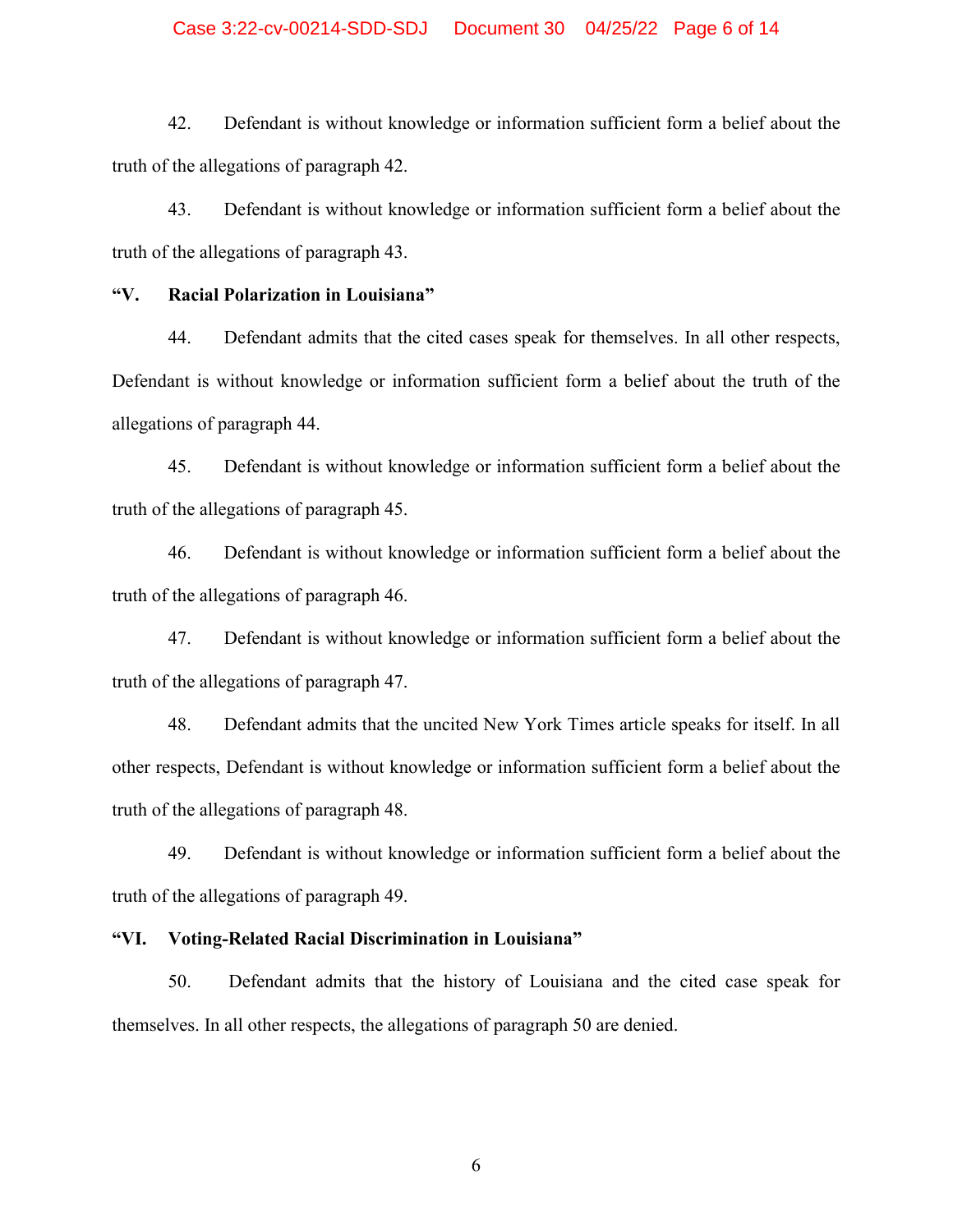#### Case 3:22-cv-00214-SDD-SDJ Document 30 04/25/22 Page 7 of 14

51. Defendant admits that the history of Louisiana speaks for itself. In all other respects, the allegations of paragraph 51 are denied.

52. Defendant admits that the history of Louisiana speaks for itself. In all other respects, the allegations of paragraph 52 are denied.

53. Defendant admits that the history of Louisiana speaks for itself. In all other respects, the allegations of paragraph 53 are denied.

54. Defendant admits that the history of Louisiana speaks for itself. In all other respects, the allegations of paragraph 54 are denied.

55. Defendant admits that the history of Louisiana and the cited case speak for themselves. In all other respects, the allegations of paragraph 55 are denied.

56. Defendant admits that the history of Louisiana and the cited cases speak for themselves. In all other respects, the allegations of paragraph 56 are denied.

57. Defendant admits that the history of Louisiana speaks for itself. In all other respects, the allegations of paragraph 57 are denied.

58. Defendant admits that the history of Louisiana speaks for itself. In all other respects, the allegations of paragraph 58 are denied.

59. Defendant admits that the history of Louisiana and the cited case speak for themselves. In all other respects, the allegations of paragraph 59 are denied.

60. Defendant admits that the history of Louisiana speaks for itself. In all other respects, the allegations of paragraph 60 are denied.

61. Defendant admits that the history of Louisiana and the cited case speak for themselves. In all other respects, the allegations of paragraph 61 are denied.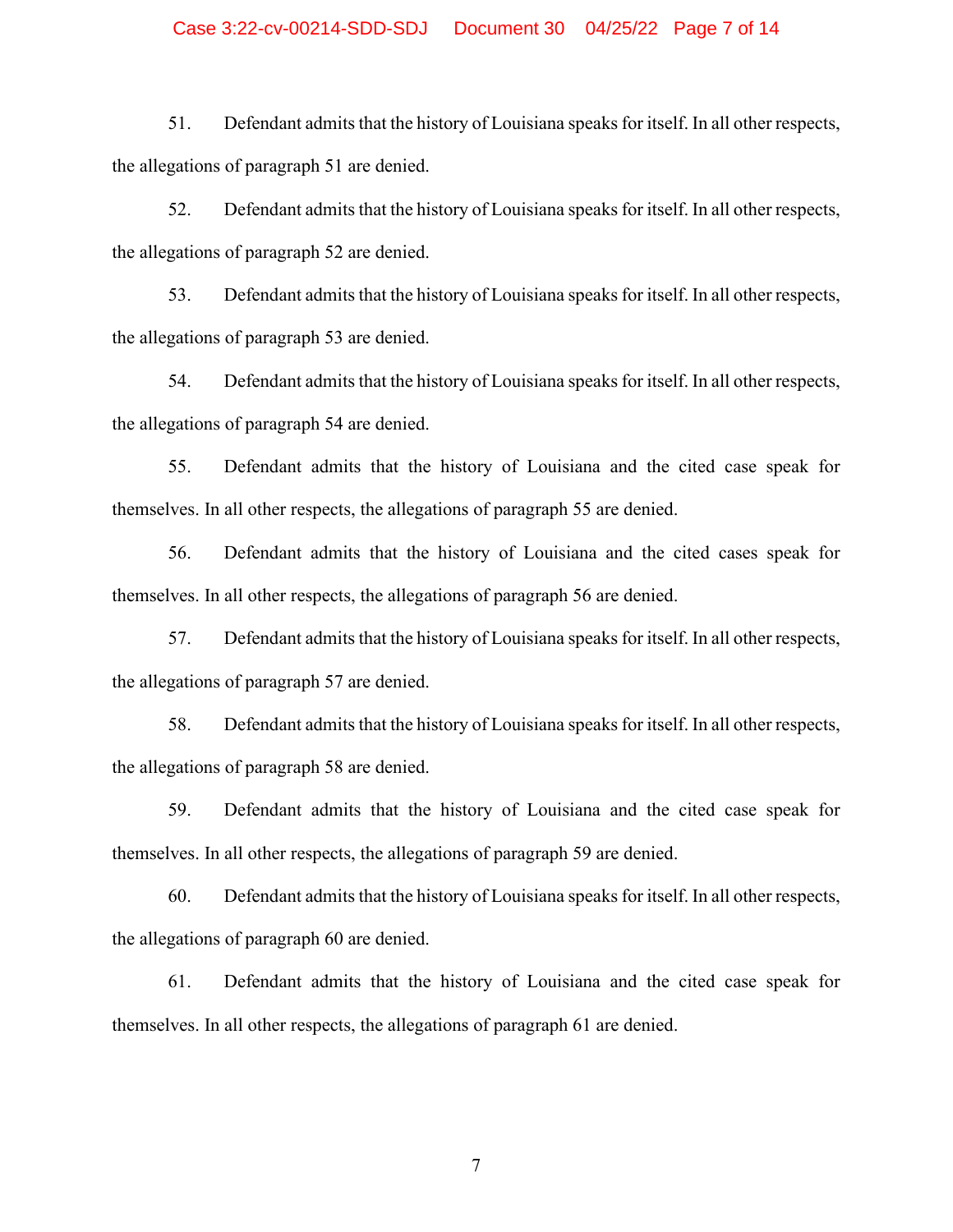#### Case 3:22-cv-00214-SDD-SDJ Document 30 04/25/22 Page 8 of 14

62. Defendant admits that the history of Voting Rights Act and the cited case speak for themselves. In all other respects, the allegations of paragraph 62 are denied.

63. Defendant admits that the history of Louisiana and the history of DOJ actions speak for themselves. In all other respects, the allegations of paragraph 63 are denied.

64. Defendant admits that the history of Louisiana and the history of DOJ actions speak for themselves. In all other respects, the allegations of paragraph 64 are denied.

65. Defendant admits that the history of Louisiana speaks for itself. In all other respects, the allegations of paragraph 65 are denied.

66. Defendant admits that the history of Louisiana and the cited case speak for themselves. In all other respects, the allegations of paragraph 66 are denied.

67. Defendant admits that the history of Louisiana and the history of DOJ actions speak for themselves. In all other respects, the allegations of paragraph 67 are denied.

68. Defendant admits that the history of Louisiana and the history of DOJ actions speak for themselves. In all other respects, the allegations of paragraph 68 are denied.

69. Defendant admits that the history of Louisiana, the history of DOJ actions, and the uncited case speak for themselves. In all other respects, the allegations of paragraph 69 are denied.

70. Defendant admits that the history of Louisiana and the history of DOJ actions speak for themselves. In all other respects, the allegations of paragraph 70 are denied.

71. Defendant admits that the history of Louisiana and the cited case for themselves. In all other respects, the allegations of paragraph 71 are denied.

72. Defendant admits that the history of Louisiana and the history of DOJ actions speak for themselves. In all other respects, the allegations of paragraph 72 are denied.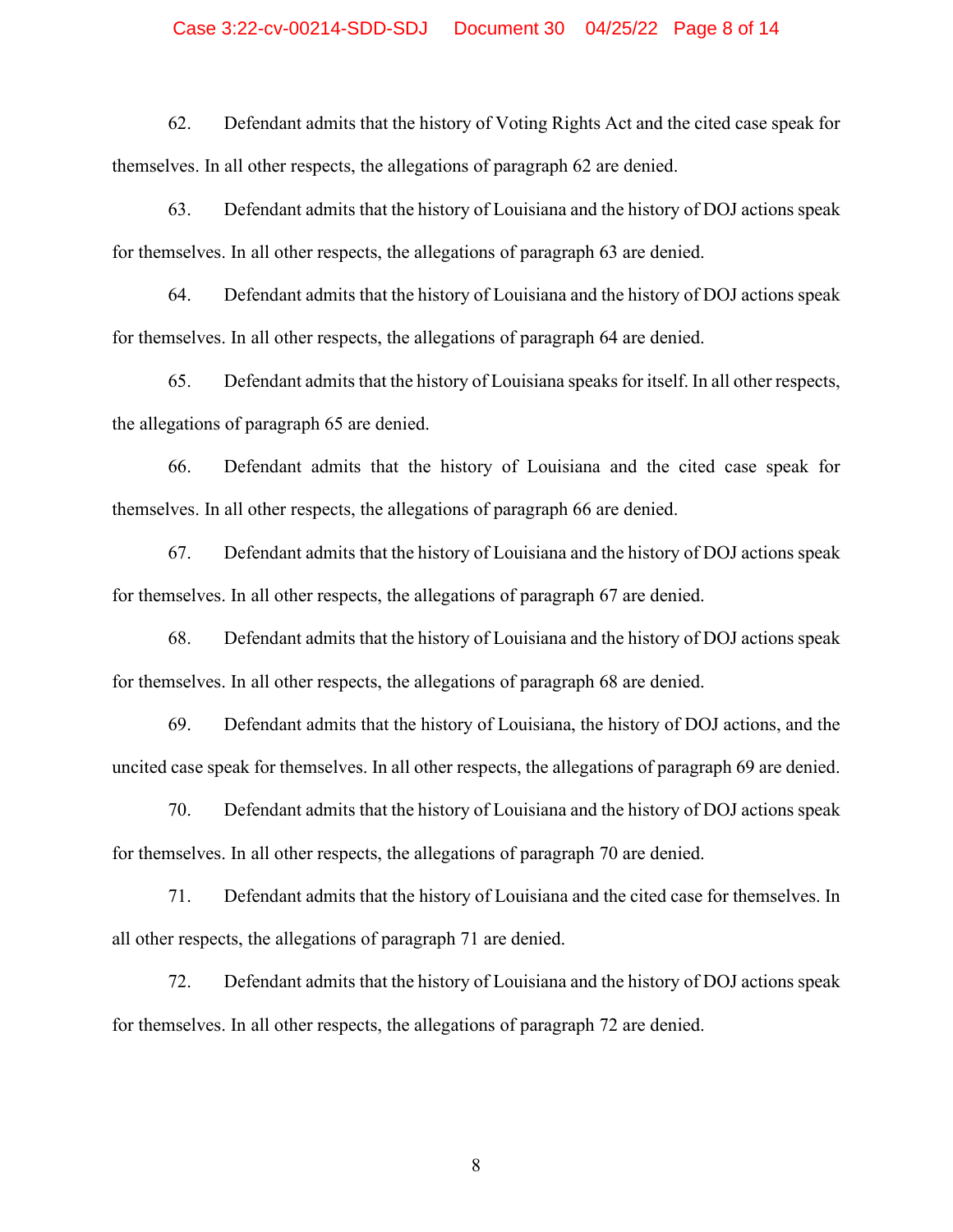#### Case 3:22-cv-00214-SDD-SDJ Document 30 04/25/22 Page 9 of 14

73. Defendant admits that the history of Louisiana and the cited case speak for themselves. In all other respects, the allegations of paragraph 73 are denied.

74. Defendant admits that the history of Louisiana and the history of DOJ actions speak for themselves. In all other respects, the allegations of paragraph 74 are denied.

75. Defendant admits that the history of Louisiana speaks for itself. In all other respects, the allegations of paragraph 75 are denied.

76. Defendant admits that the actions taken by the DOJ in the 2016 election speak for themselves. In all other respects, the allegations of paragraph 76 are denied.

77. Defendant admits that the 1974 constitutional provision, legislative actions, and the subsequent uncited cases referenced in paragraph 77 speak for themselves. In all other respects, the allegations of paragraph 77 are denied.

#### **"VII. Ongoing Effects of Louisiana's History of Discrimination"**

78. Defendant admits that the history of Louisiana speaks for itself. In all other respects, the allegations of paragraph 78 are denied.

79. Defendant admits that the cited case and census bureau community survey speak for themselves. In all other respects, the allegations of paragraph 79 are denied.

80. Defendant admits that the cited ACS 1-Year estimates speak for themselves. In all other respects, the allegations of paragraph 80 are denied.

81. Defendant admits that the cited statistics speak for themselves. In all other respects, the allegations of paragraph 81 are denied.

82. Defendant admits that the cited statistics speak for themselves. In all other respects, the allegations of paragraph 82 are denied.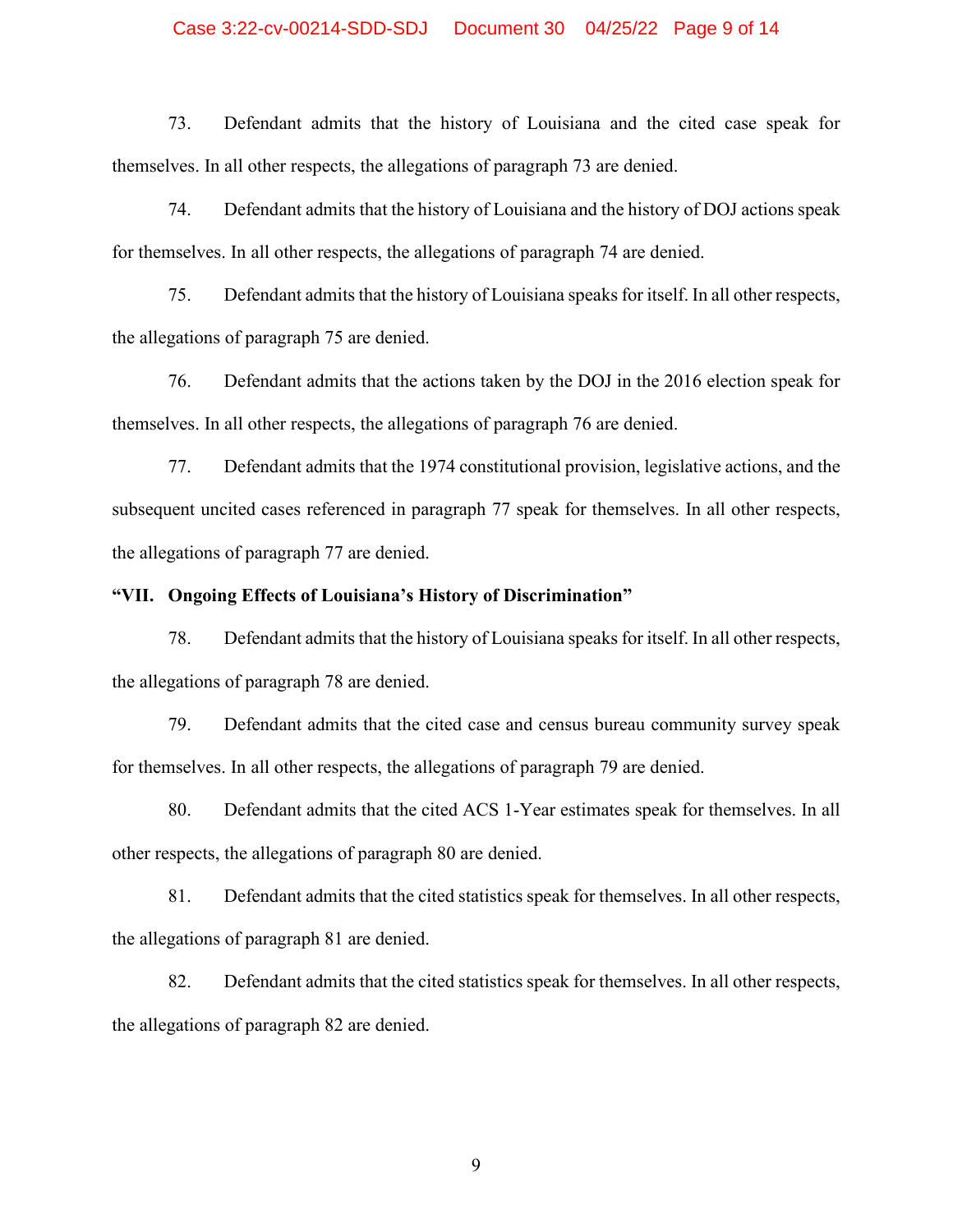## **"VIII. Racial Appeals in Louisiana Politics"**

83. Defendant admits that the history of Louisiana speaks for itself. In all other respects, the allegations of paragraph 83 are denied.

84. Defendant admits that Mr. Duke's election history speaks for itself. In all other respects, the allegations of paragraph 84 are denied.

85. Defendant admits that Mr. Duke's statements and election history speaks for themselves. In all other respects, the allegations of paragraph 85 are denied.

86. Defendant admits that Mr. Duke's statements and election history speaks for themselves. In all other respects, the allegations of paragraph 86 are denied.

87. Defendant admits that the statements and election results speak for themselves. In all other respects, the allegations of paragraph 87 are denied.

88. Defendant is without knowledge or information sufficient form a belief about the truth of the allegations of paragraph 88.

#### **"IX. Black Officeholders in Louisiana"**

89. Defendant admits that Louisiana's election results and the identities of Louisiana's office holders speak for themselves. In all other respects, Defendant denies the allegations of paragraph 89.

90. Defendant admits that Louisiana's election results and the identities of Louisiana's office holders speak for themselves. In all other respects, Defendant denies the allegations of paragraph 90.

91. Defendant admits that the cited case speaks for itself. In all other respects, Defendant denies the allegations of paragraph 91.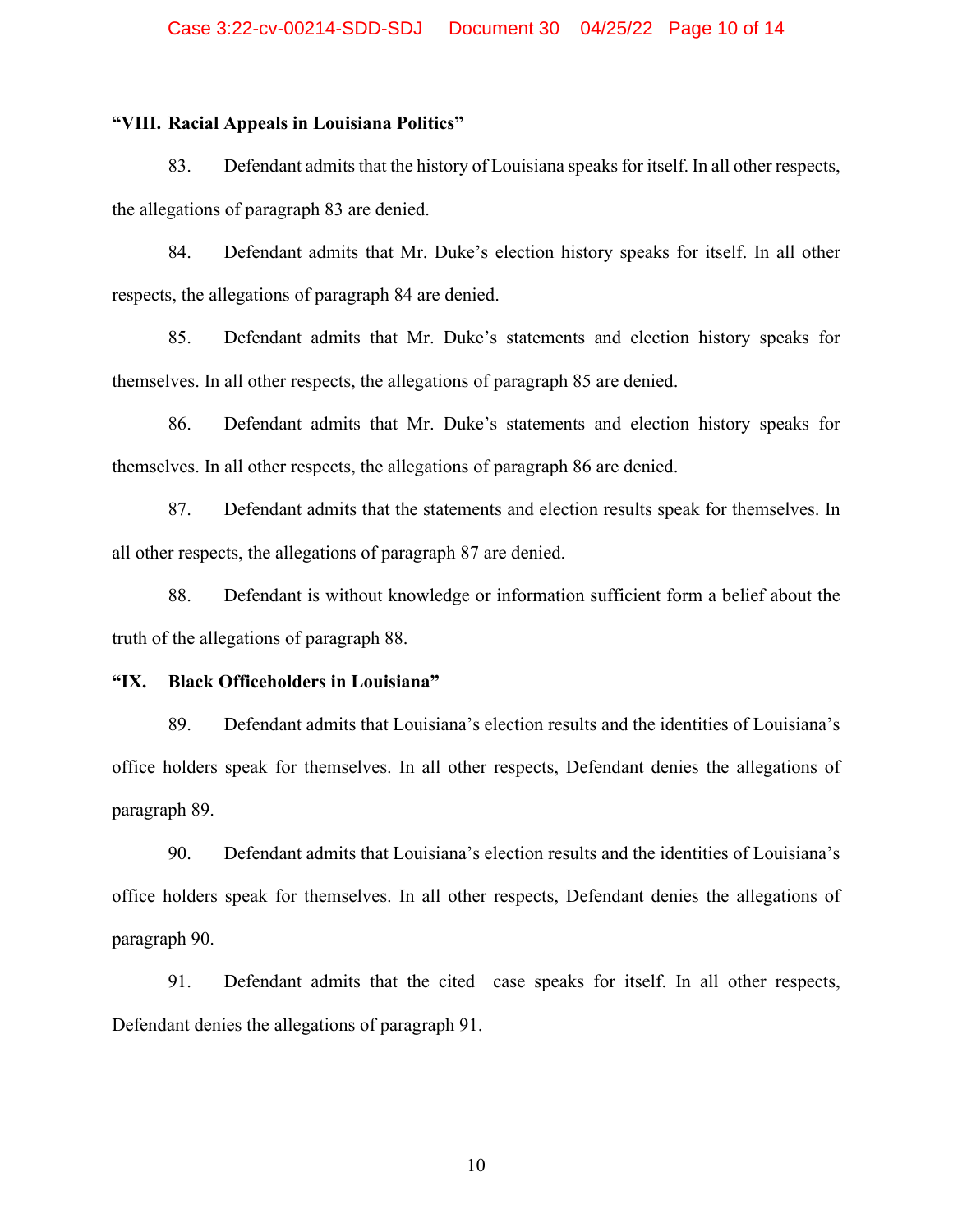92. Defendant admits that Louisiana's election results and the identities of Louisiana's office holders speak for themselves. In all other respects, Defendant denies the allegations of paragraph 92.

## **"CLAIM FOR RELIEF"**

# **"COUNT I" "Violation of Section 2 of the Voting Rights Act 52 U.S.C. § 10301"**

93. Defendant adopts and incorporates the foregoing responses as if fully set forth herein.

94. Defendant admits that Section 2 speaks for itself. In all other respects, the allegations of Paragraph 94 are denied.

95. The allegations of paragraph 95 are denied.

96. Defendant is without knowledge or information sufficient to form a belief about the truth of the allegations of paragraph 96.

97. Defendant admits that Section 2 speaks for itself. In all other respects, the allegations of Paragraph 97 are denied.

98. Defendant is without knowledge or information sufficient to form a belief about the truth of the allegations of paragraph 98.

99. Defendant denies the allegations of paragraph 99.

100. Defendant denies the allegations of paragraph 100.

## "**PRAYER FOR RELIEF"**

Defendant denies that Plaintiffs are entitled to any relief.

## **AFFIRMATIVE DEFENSES**

1. Plaintiffs fail to state a claim upon which relief can be granted.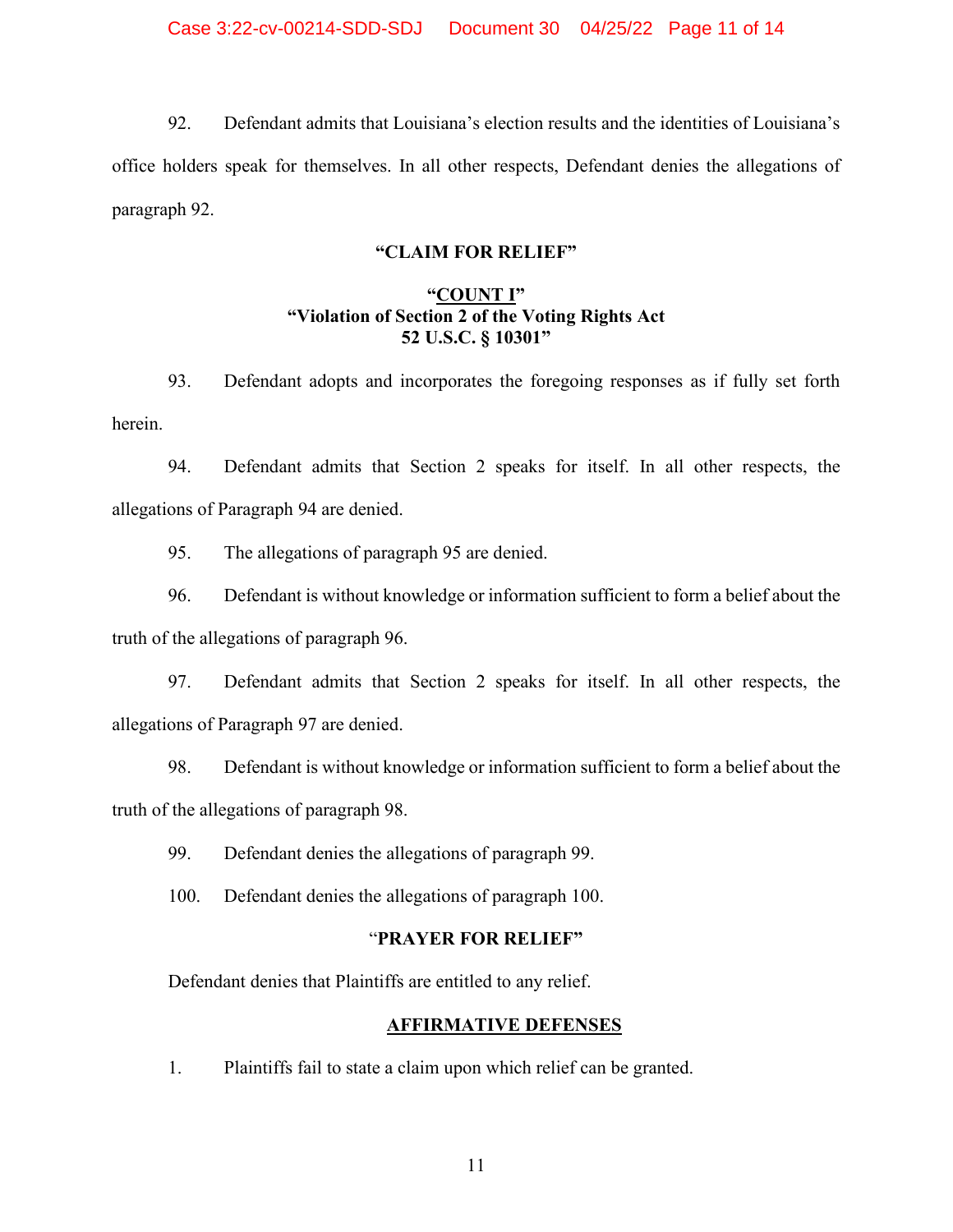## Case 3:22-cv-00214-SDD-SDJ Document 30 04/25/22 Page 12 of 14

2. The illustrative maps proposed by Plaintiffs are inconsistent with traditional districting criteria and fail to properly defer to the Louisiana Legislature's primary role in the redistricting process.

3. The relief sought by plaintiffs would involve an unconstitutional racial gerrymander because they request a map in which racial considerations predominate over traditional districting criteria.

4. It would be inequitable to afford Plaintiffs relief so soon before the 2022 elections.

5. Plaintiffs seek inappropriate relief, including relief that is not within the Secretary of State's authority to accomplish.

6. Plaintiffs have failed to join all necessary parties.

7. Section 2, properly construed, does not support a claim for vote dilution based on a challenge to a districting plan.

8. To the extent that Section 2 requires Louisiana to draw districts with predominate considerations of race, Section 2 is unconstitutional.

9. Louisiana neither "cracked" nor "packed" minority voters in its Congressional districting plan.

10. Plaintiffs fail to satisfy the three *Gingles* criteria.

11. Race did not predominate in the drawing of any district.

Respectfully submitted this the 25th day of April, 2022.

By: /s/ John C. Walsh John C. Walsh (Louisiana Bar Roll No. 24903) john@scwllp.com **SHOWS, CALI & WALSH, L.L.P.**  P.O. Box 4046 Baton Rouge, LA 70821 Telephone: (225) 346-1461 Facsimile: (225) 346-5561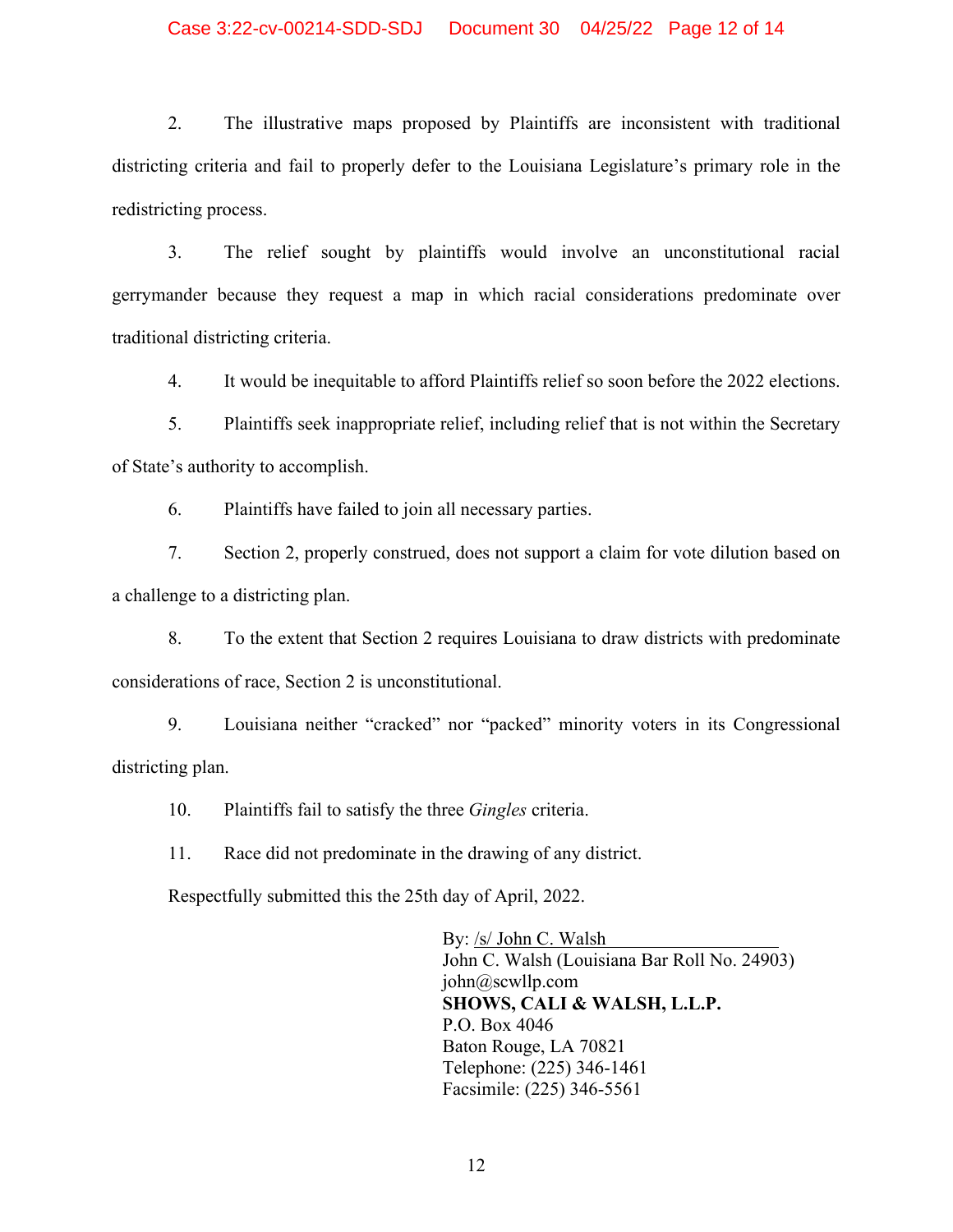Phillip J. Strach\* (Lead Counsel) phillip.strach@nelsonmullins.com Thomas A. Farr\* tom.farr@nelsonmullins.com John E. Branch, III\* john.branch@nelsonmullins.com Alyssa M. Riggins\* alyssa.riggins@nelsonmullins.com Cassie A. Holt\* cassie.holt@nelsonmullins.com **NELSON MULLINS RILEY & SCARBOROUGH LLP**  4140 Parklake Avenue, Suite 200 Raleigh, NC 27612 Telephone: (919) 329-3800 Facsimile: (919) 329-3799

*Counsel for Defendant R. KYLE ARDOIN, in his official capacity as Secretary of State of Louisiana \*Pro Hac Vice Motions Granted*